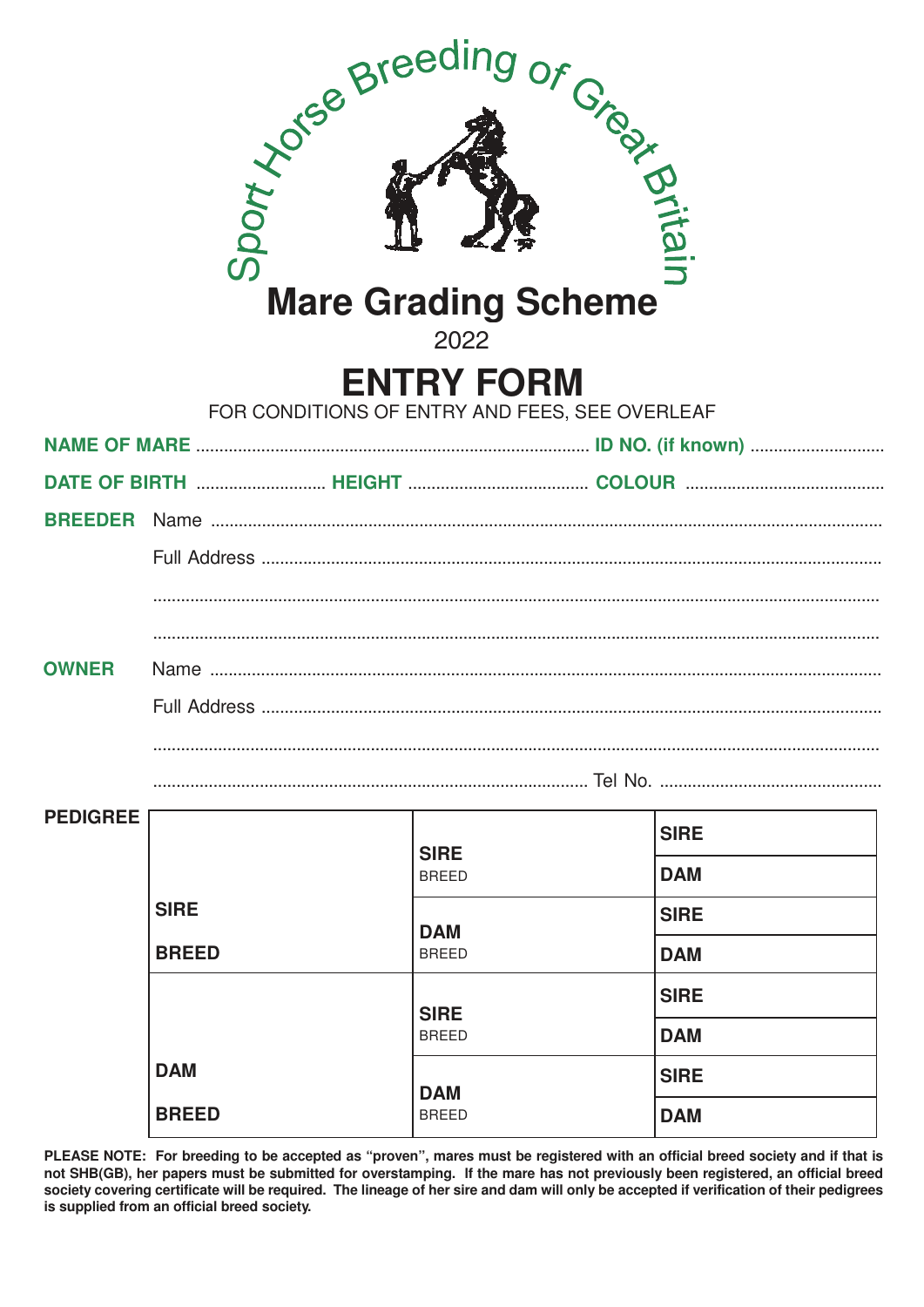#### **ENTRY FEES & CONDITIONS**

ALL MARES MUST:-

- 1. Be 148  $\sigma$  above. 1. Be 148cms or above.
- 2. Be three years old or over. 2. Be three years old or over.
- 3. Be registered with SHB(GB), or be in possession of a passport issued by another recognised organisation. If the mare is not registered with SHB(GB) a photocopy of the pedigree as shown in<br>
In THE PONE THE LANDEL COULD ICI PASSPORT MOST <del>be choosed with your chily. IF THIS IS NOT DONE THE MANE WILL ONET</del> **BE ELIGIBLE FOR THE FOUNDATION STUD BOOK.** All mares **MUST** be accompanied by their passports at the grading and these will need to be returned to the onice for updating.<br>A Exclose the Oxellian for a f OOE Mandametic for a f OOO and DNA for af OOO, had be seen to for her passport MUST be enclosed with your entry. **IF THIS IS NOT DONE THE MARE WILL ONLY**  passports at the grading and these will need to be returned to the office for updating.
- updating. mare not being successfully graded the DNA fee will be returned together with the membership fee if you do not wish to join the Society. 4. Enclose the Grading fee of £65, Membership fee of £80 and DNA fee of £60. In the event of a

# **STATEMENT OF PRIZES WON OR COMPETITION RECORD**

(Please continue on additional paper if necessary and attach to this form.)

**Total British Eventing points** .................. **Total British Dressage** .................. **Points Total BSJA winnings** ..................

A printout from the relevant discipline(s) confirming the horse's winnings MUST be enclosed.

| <b>DATE</b> | <b>PRIZE</b> | <b>DESCRIPTION OF CLASS</b><br><b>OR EVENT</b> | <b>SHOW / EVENT</b> |  |
|-------------|--------------|------------------------------------------------|---------------------|--|
|             |              |                                                |                     |  |
|             |              |                                                |                     |  |
|             |              |                                                |                     |  |
|             |              |                                                |                     |  |
|             |              |                                                |                     |  |
|             |              |                                                |                     |  |
|             |              |                                                |                     |  |
|             |              |                                                |                     |  |
|             |              |                                                |                     |  |
|             |              |                                                |                     |  |
|             |              |                                                |                     |  |
|             |              |                                                |                     |  |
|             |              |                                                |                     |  |